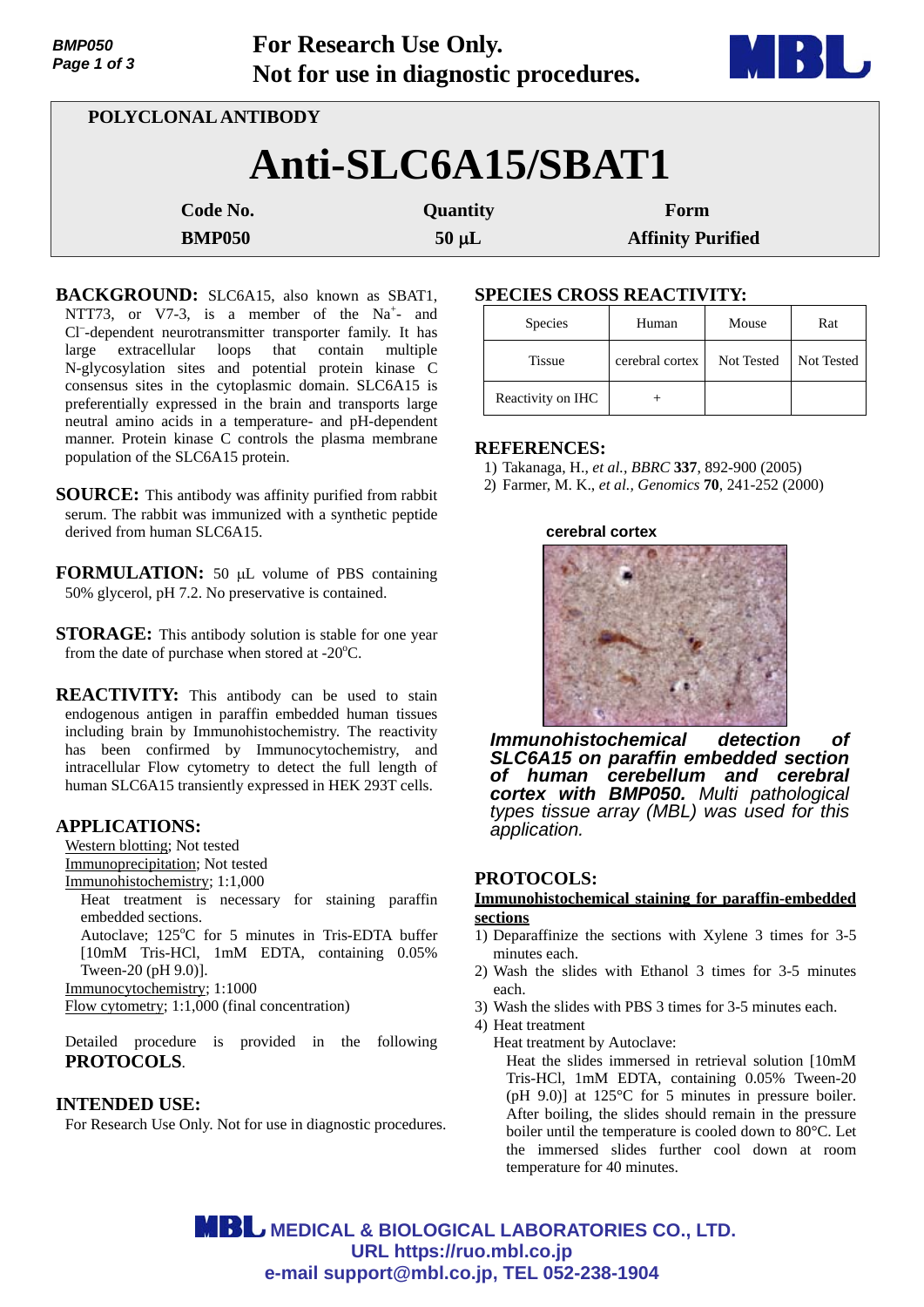- 5) Remove the slides from the citrate buffer and cover each section with  $3\%$  H<sub>2</sub>O<sub>2</sub> for 10 minutes at room temperature to block endogenous peroxidase activity. Wash 3 times in PBS for 5 minutes each.
- 6) Remove the slides from PBS, wipe gently around each section and cover tissues with blocking buffer (0.5%BSA and 5% Normal goat serum in PBS) for 30 minutes at room temperature to block non-specific staining. Do not wash.
- 7) Tip off the blocking buffer, wipe gently around each section and cover tissues with primary antibody diluted with blocking buffer as suggested in the **APPLICATIONS**.

**Note:** It is essential for every laboratory to determine the optional titers of the primary antibody to obtain the best result.

- 8) Incubate the sections for 2 hours at room temperature.
- 9) Wash the slides 3 times in PBS for 5 minutes each.
- 10) Wipe gently around each section and cover tissues with ENVISION/HRP polymer reagent (DAKO; code no. K1491). Incubate for 15 minutes at room temperature. Wash as in step 9).
- 11) Visualize by reacting for 5 minutes with DAB substrate solution (DAKO; code no. K3465). \*DAB is a suspect carcinogen and must be handled with care. Always wear gloves.
- 12) Wash the slides in water for 5 minutes.
- 13) Counter stain in hematoxylin for 1 minute, wash the slides 3 times in water for 5 minutes each, and then immerse the slides in PBS for 5 minutes. Dehydrate by immersing in Ethanol 3 times for 3 minutes each, followed by immersing in Xylene 3 times for 3 minutes each.
- 14) Now ready for mounting.

(Positive control for Immunohistochemistry; cerebral cortex)



*Immunocytochemical detection of SLC6A15 in 293T transiently expressing SLC6A15 with BMP050 (right) or normal rabbit IgG (left).*

#### **Immunocytochemistry**

- 1) Culture the cells at an appropriate condition on a glass slide. (for example, spread  $1x10^4$  cells for one slide, then incubate in a  $CO<sub>2</sub>$  incubator for one night.)
- 2) Wash the cells 3 times with PBS.
- 3) Fix the cells by immersing the slide 4% paraformaldehyde (PFA) in PBS for 10 minutes at  $4^{\circ}$ C.
- 4) Wash the slide 2 times with PBS containing 0.5% BSA.
- 5) Immerse the slide in PBS containing 0.1% Triton X-100 for 15 minutes at room temperature.
- 6) Wash the slide 2 times with PBS containing 0.5% BSA, 0.1% Triton X-100.
- 7) Tip off the washing buffer, add the primary antibody diluted with PBS containing 0.5% BSA, 0.1% Triton X-100, 5% Normal goat serum at a titer as suggested in the **APPLICATIONS** onto the cells and incubate for 30 minutes at room temperature (Optimizations of antibody titer or incubation condition are recommended if necessary.)
- 8) Wash the slide 3 times with PBS containing 0.5% FCS, 0.1% Triton X-100.
- 9) Add 100  $\mu$ L of PE conjugated anti-rabbit IgG (Beckman Coulter; code no. 732743) at a titer of 1:200 diluted with PBS containing 1% Normal goat serum, 0.1% Triton X-100, 0.5% BSA. Incubate in the dark at room temperature for 30 minutes.
- 10) Wash the slide 3 times with PBS containing 0.5% BSA, 0.1% Triton X-100.
- 11) Wipe excess liquid from slide but take care not to touch the cells. Never leave the cells to dry.
- 12) Promptly add mounting medium onto the slide, then put a cover slip on it.



**Azami green**

*Flow cytometric analysis of intracellular SLC6A15 expression on 293T transiently expressing SLC6A15 and Azami green\*. The staining intensity of BMP050 is shown in the vertical axis with Azami Green fluorescence on the horizontal axis.* 

#### **Flow cytometric analysis**

We usually use Fisher tubes or equivalents as reaction tubes for all steps described below.

- 1) Wash the cells 3 times with PBS containing 2% FCS.
- 2) Resuspend the cells with PBS containing  $2\%$  FCS ( $5x10^6$ ) cells/mL).
- 3) Add 50  $\mu$ L of the cell suspension into each tube, and centrifuge at 500 x g for 1 minute at room temperature. Remove supernatant by careful aspiration.
- 4) Add 100 uL of 4% paraformaldehyde (PFA) in PBS to the